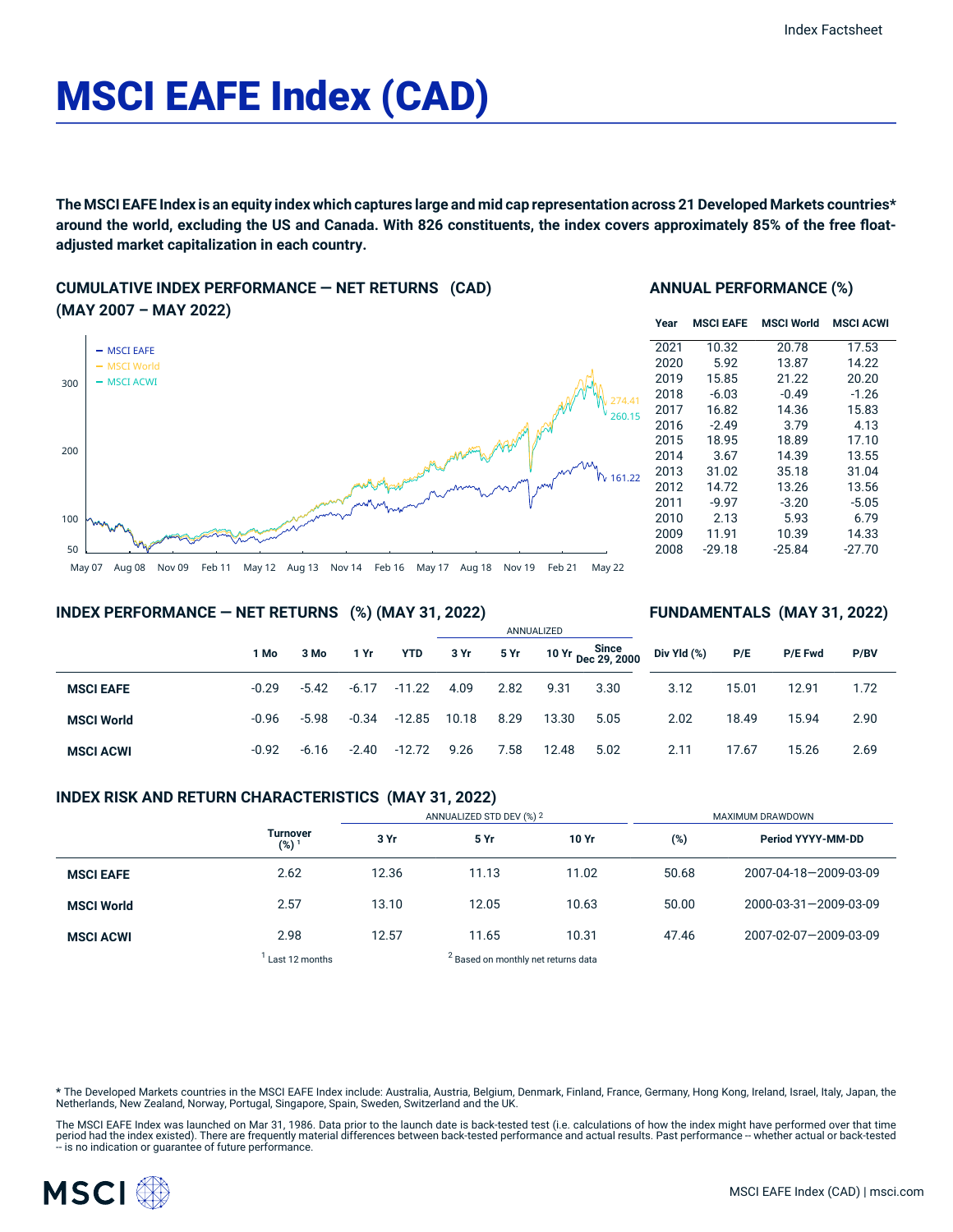#### **INDEX CHARACTERISTICS**

|                     | <b>MSCI EAFE</b>              |  |
|---------------------|-------------------------------|--|
| Number of           | 826                           |  |
| <b>Constituents</b> |                               |  |
|                     | <b>Mkt Cap (CAD Millions)</b> |  |
| Index               | 19.068.436.55                 |  |
| Largest             | 434.598.79                    |  |
| <b>Smallest</b>     | 1.422.02                      |  |
| Average             | 23,085.27                     |  |
| <b>Median</b>       | 10.934.95                     |  |
|                     |                               |  |

#### **TOP 10 CONSTITUENTS**

|                          | Country   | <b>Float Adj Mkt</b><br>Cap<br>( CAD Billions) | Index<br>Wt. (%) | <b>Sector</b>       |
|--------------------------|-----------|------------------------------------------------|------------------|---------------------|
| <b>NESTLE</b>            | CН        | 434.60                                         | 2.28             | <b>Cons Staples</b> |
| ROCHE HOLDING GENUSS     | CН        | 302.59                                         | 1.59             | <b>Health Care</b>  |
| <b>ASML HLDG</b>         | <b>NL</b> | 300.19                                         | 1.57             | Info Tech           |
| <b>SHELL</b>             | GB        | 291.68                                         | 1.53             | Energy              |
| <b>ASTRAZENECA</b>       | GB        | 258.16                                         | 1.35             | <b>Health Care</b>  |
| <b>NOVARTIS</b>          | CН        | 251.12                                         | 1.32             | <b>Health Care</b>  |
| NOVO NORDISK B           | DK        | 235.44                                         | 1.23             | <b>Health Care</b>  |
| LVMH MOET HENNESSY       | <b>FR</b> | 224.64                                         | 1.18             | Cons Discr          |
| <b>TOYOTA MOTOR CORP</b> | JP        | 221.31                                         | 1.16             | <b>Cons Discr</b>   |
| BHP GROUP (AU)           | AU        | 204.90                                         | 1.07             | <b>Materials</b>    |
| Total                    |           | 2.724.64                                       | 14.29            |                     |

## **FACTORS - KEY EXPOSURES THAT DRIVE RISK AND RETURN MSCI FACTOR BOX**



#### **SECTOR WEIGHTS**



# **MSCI FaCS**



Neutral factor exposure (FaCS = 0) represents MSCI ACWI IMI.

#### **COUNTRY WEIGHTS**



# **MSCI**<sup>®</sup>